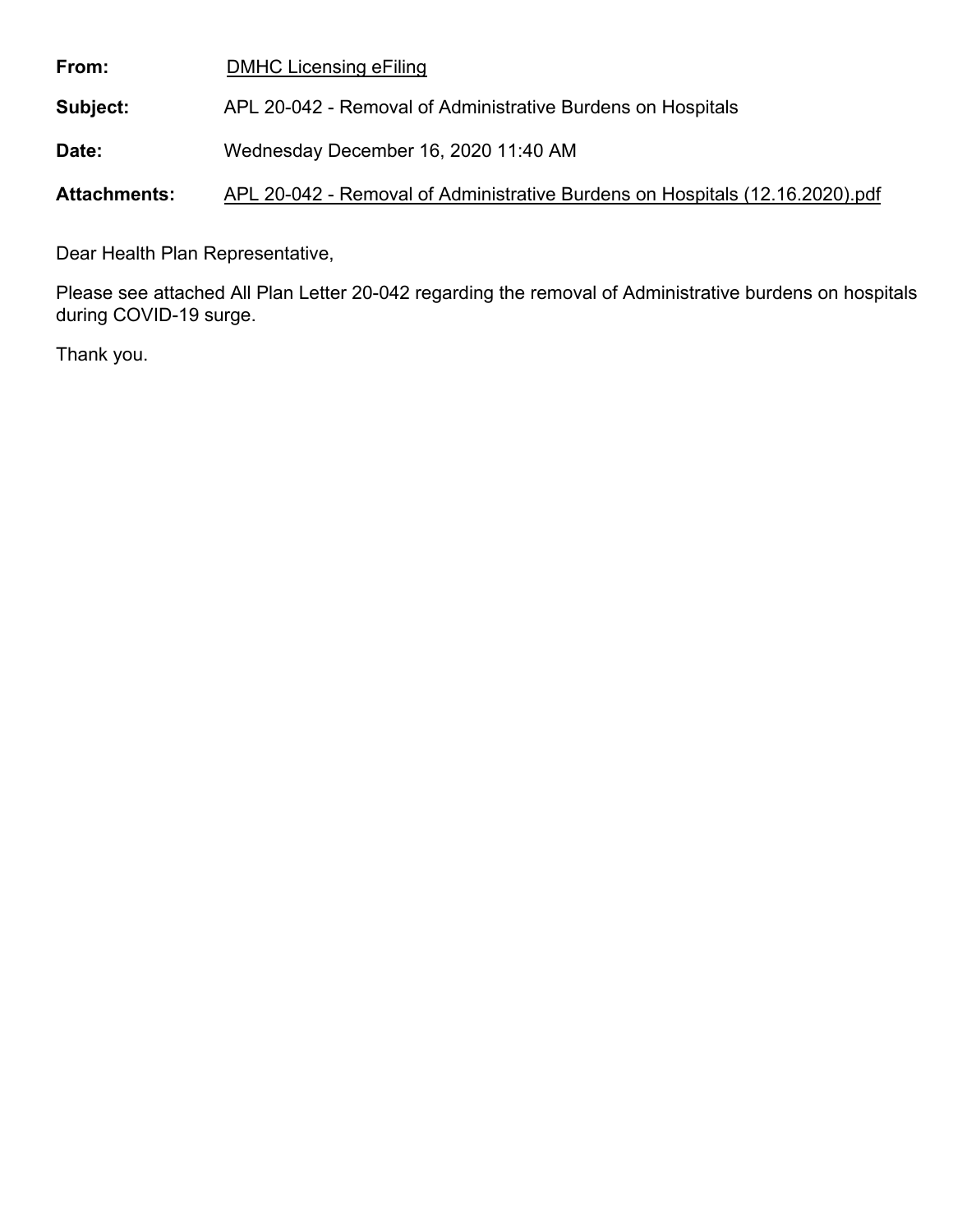

Gavin Newsom, Governor State of California Health and Human Services Agency **DEPARTMENT OF MANAGED HEALTH CARE 980 9th Street, Suite 500 Sacramento, CA 95814 Phone: 916-324-8176 | Fax: 916-255-5241 www.HealthHelp.ca.gov**

## **ALL PLAN LETTER**

**DATE:** December 16, 2020

**TO:** All Full-Service Health Care Service Plans

- **FROM:** Sarah Ream Acting General Counsel
- **SUBJECT:** APL 20-042 Removal of Administrative Burdens on Hospitals During COVID-19 Surge

Hospitals are on the frontlines of California's battle in fighting the COVID-19 pandemic. As California experiences a historic surge in the number of COVID-19 cases, the number of people being treated in hospital intensive care units (ICUs) is increasing and expected to continue to increase over the coming weeks. This increase poses a significant and serious threat to hospitals' ongoing ability to treat seriously ill COVID-19 patients and other seriously ill or injured patients.

Existing accessibility standards require health plans to have adequate staff to "reasonably assure that all services offered by the plan will be accessible to enrollees on an appropriate basis without delays detrimental to the health of the enrollees."[1](#page-1-0) Plans must also "ensure that all plan and provider processes necessary to obtain covered health care services, including but not limited to prior authorization processes, are completed in a manner that assures the provision of covered health care services to enrollees in a timely manner appropriate for the enrollee's health condition…."[2](#page-1-1)

During this unprecedented time, existing health plan administrative staffing levels, wait times for hospital staff to speak to plan representatives, and the amount of time it takes for a plan to authorize enrollee hospital admissions, transfers and/or discharges may be inadequate to meet the needs of the hospitals. Delays caused by health plans may result in delays in hospitals' abilities to provide efficient care to as many patients as possible.

Accordingly, the DMHC is directing plans to take immediate steps to reduce or remove unnecessary barriers to the efficient admission, transfer, and/or discharge of health plan enrollees. Reducing and removing such barriers will allow hospitals to quickly respond

<span id="page-1-0"></span><sup>1</sup> California Code of Regulations, title 28, section 1300.67.2.

<span id="page-1-1"></span><sup>2</sup> California Code of Regulations, title 28, section 1300.67.2.2.